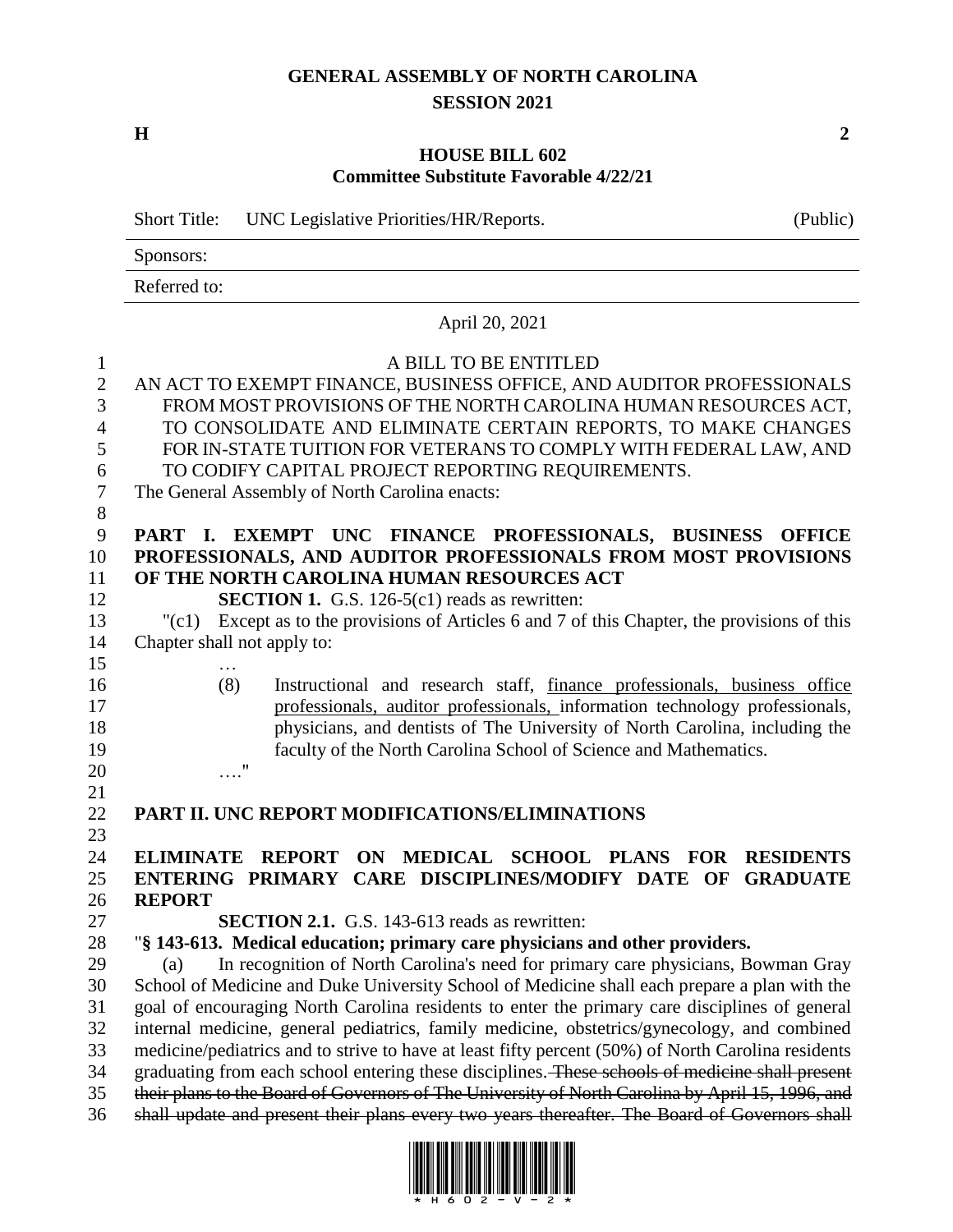report to the Joint Legislative Education Oversight Committee by May 15, 1996, and every two years thereafter on the status of these efforts to strengthen primary health care in North Carolina. (b) The Board of Governors of The University of North Carolina shall set goals for the Schools of Medicine at the University of North Carolina at Chapel Hill and the School of Medicine at East Carolina University for increasing the percentage of graduates who enter residencies and careers in primary care. A minimum goal should be at least sixty percent (60%) 7 of graduates entering primary care disciplines. Each school shall submit a plan with strategies to reach these goals of increasing the number of graduates entering primary care disciplines to the Board by April 15, 1996, and shall update and present the plans every two years thereafter. The Board of Governors shall report to the Joint Legislative Education Oversight Committee by May 11 15, 1996, and every two years thereafter on the status of these efforts to strengthen primary health 12 eare in North Carolina.

 Primary care shall include the disciplines of family medicine, general pediatric medicine, general internal medicine, internal medicine/pediatrics, and obstetrics/gynecology.

 (b1) The Board of Governors of The University of North Carolina shall set goals for State-operated health professional schools that offer training programs for licensure or certification of physician assistants, nurse practitioners, and nurse midwives for increasing the percentage of the graduates of those programs who enter clinical programs and careers in primary care. Each State-operated health professional school shall submit a plan with strategies for 20 increasing the percentage to the Board by April 15, 1996, and shall update and present the plan every two years thereafter. The Board of Governors shall report to the Joint Legislative Education Oversight Committee by May 15, 1996, and every two years thereafter on the status of these efforts to strengthen primary health care in North Carolina.

 (c) The Board of Governors of The University of North Carolina shall further initiate whatever changes are necessary on admissions, advising, curriculum, and other policies for State-operated medical schools and State-operated health professional schools to ensure that larger proportions of students seek residencies and clinical training in primary care disciplines. The Board shall work with the Area Health Education Centers and other entities, adopting whatever policies it considers necessary to ensure that residency and clinical training programs have sufficient residency and clinical positions for graduates in these primary care specialties. As used in this subsection, health professional schools are those schools or institutions that offer training for licensure or certification of physician assistants, nurse practitioners, and nurse midwives.

 (d) The progress of the private and State-operated medical schools and State-operated health professional schools towards increasing the number and proportion of graduates entering primary care shall be monitored annually by the Board of Governors of The University of North Carolina. Monitoring data shall include (i) the entry of State-supported graduates into primary care residencies and clinical training programs, and (ii) the specialty practices by a physician and each midlevel provider who were State-supported graduates as of a date five years after graduation. The Board of Governors shall certify data on graduates, their residencies and clinical training programs, and subsequent careers by November April 15 of each calendar year, 42 beginning in November of 2012, April of 2022, to the Fiscal Research Division of the Legislative Services Office and to the Joint Legislative Education Oversight Committee.

 (e) The information provided in subsection (d) of this section shall be made available to the Appropriations Committees of the General Assembly for their use in future funding decisions on medical and health professional education."

## **EXEMPT UNC FROM REPORT ON GOVERNMENT FEES**

**SECTION 2.2.(a)** G.S. 143C-9-4 reads as rewritten:

"**§ 143C-9-4. Biennial fee report.**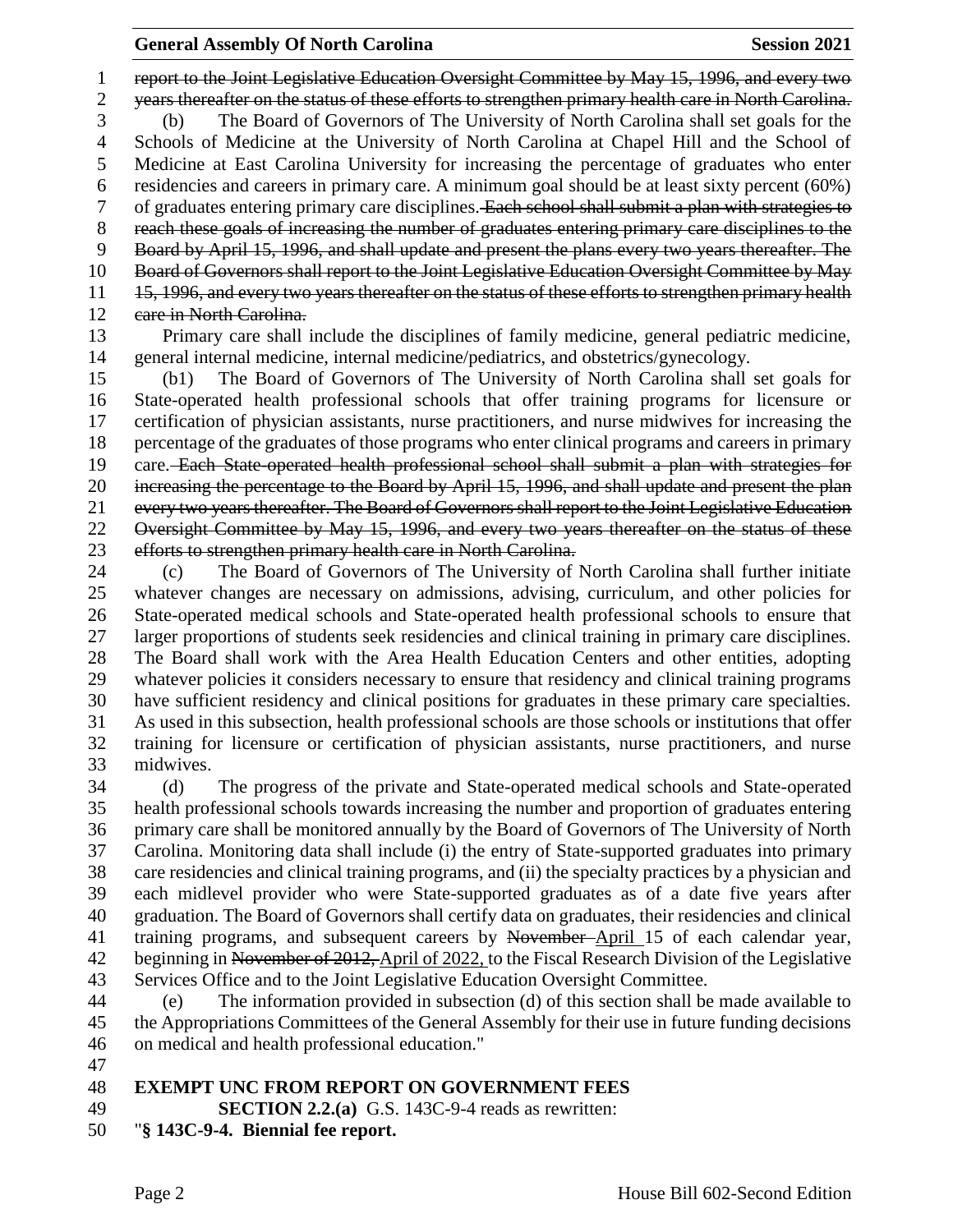|                | <b>General Assembly Of North Carolina</b>                                                    |                       |                                                                                                     | <b>Session 2021</b> |
|----------------|----------------------------------------------------------------------------------------------|-----------------------|-----------------------------------------------------------------------------------------------------|---------------------|
| $\mathbf{1}$   | (a)                                                                                          |                       | The Office of State Budget and Management shall prepare a report biennially on the                  |                     |
| $\overline{2}$ | fees charged by each State department, bureau, division, board, commission, institution, and |                       |                                                                                                     |                     |
| 3              |                                                                                              |                       | agency during the previous two fiscal years. The report shall include the statutory or regulatory   |                     |
| $\overline{4}$ |                                                                                              |                       | authority for each fee, the amount of the fee, when the amount of the fee was last changed, the     |                     |
| 5              |                                                                                              |                       | number of times the fee was collected during the prior fiscal year, and the total receipts from the |                     |
| 6              | fee during the prior fiscal year.                                                            |                       |                                                                                                     |                     |
| 7              | (b)                                                                                          |                       | The provisions of subsection (a) of this section shall not apply to The University of               |                     |
| $8\phantom{1}$ |                                                                                              |                       |                                                                                                     |                     |
| 9              | North Carolina."<br><b>SECTION 2.2.(b)</b> G.S. 116-11(9b) reads as rewritten:               |                       |                                                                                                     |                     |
| 10             | "(9b)                                                                                        |                       | The Board of Governors shall report by February 1 of each year to the Joint                         |                     |
| 11             |                                                                                              |                       | Legislative Education Oversight Committee, the Senate Appropriations                                |                     |
| 12             |                                                                                              |                       | Committee on Education/Higher Education, the House of Representatives                               |                     |
| 13             |                                                                                              |                       | Appropriations Subcommittee on Education, and the Fiscal Research Division                          |                     |
| 14             |                                                                                              |                       | on the actions and adjustments necessary to its budgetary policies, regulations,                    |                     |
| 15             |                                                                                              |                       | and standards resulting from the Current Operations Appropriations Act for                          |                     |
| 16             |                                                                                              |                       | the administration and operation of The University of North Carolina and the                        |                     |
| 17             |                                                                                              |                       | distribution of State and federal funds to constituent institutions. The report                     |                     |
| 18             |                                                                                              |                       | shall include at least the following information for each constituent institution:                  |                     |
| 19             |                                                                                              | a.                    | Guidelines related to State salaries of University of North Carolina                                |                     |
| 20             |                                                                                              |                       | employees, including range, median, and mean of faculty salaries at                                 |                     |
| 21             |                                                                                              |                       | the institution.                                                                                    |                     |
| 22             |                                                                                              |                       |                                                                                                     |                     |
| 23             |                                                                                              | $\cdots$<br><u>k.</u> | The total amount of mandatory student fee revenue collected by                                      |                     |
| 24             |                                                                                              |                       | institution and fee type.                                                                           |                     |
| 25             |                                                                                              | <u>l.</u>             | Any source of student auxiliary revenue that represents greater than                                |                     |
| 26             |                                                                                              |                       | ten percent (10%) of the overall student auxiliary revenue by                                       |                     |
| 27             |                                                                                              |                       | institution and revenue type.                                                                       |                     |
| 28             |                                                                                              | m.                    | <u>Any source of sales revenue that represents greater than ten percent</u>                         |                     |
| 29             |                                                                                              |                       | (10%) of the overall sales revenue by institution and sales revenue                                 |                     |
| 30             |                                                                                              |                       | type."                                                                                              |                     |
| 31             |                                                                                              |                       |                                                                                                     |                     |
| 32             |                                                                                              |                       | MODIFY REPORT ON RESEARCH COLLABORATIONS ON                                                         | <b>MILITARY</b>     |
| 33             | <b>BEHAVIORAL HEALTH</b>                                                                     |                       |                                                                                                     |                     |
| 34             |                                                                                              |                       | <b>SECTION 2.3.</b> Section 10(d) of S.L. 2011-185 reads as rewritten:                              |                     |
| 35             |                                                                                              |                       | "SECTION 10.(d) On-By July 1, 2012, 2021, and annually thereafter, the General                      |                     |
| 36             |                                                                                              |                       | Administration of The University of North Carolina System Office shall report its findings to the   |                     |
| 37             |                                                                                              |                       | Joint Legislative Health Care Oversight Committee and to the House of Representatives and           |                     |
| 38             |                                                                                              |                       | Senate Appropriations Subcommittees on Health and Human Services-House Homeland                     |                     |
| 39             |                                                                                              |                       | Security, Military, and Veterans Affairs Committee."                                                |                     |
| 40             |                                                                                              |                       |                                                                                                     |                     |
| 41             | <b>EDUCATOR</b>                                                                              |                       | PREPARATION/RECRUITMENT/EFFECTIVENESS                                                               | <b>REPORT</b>       |
| 42             | <b>CONSOLIDATION</b>                                                                         |                       |                                                                                                     |                     |
| 43             |                                                                                              |                       | <b>SECTION 2.4.(a)</b> Report on Number of School Administrators. $-$ G.S. 116-74.21(c)             |                     |
| 44             | is repealed.                                                                                 |                       |                                                                                                     |                     |
| 45             |                                                                                              |                       | <b>SECTION 2.4.(b)</b> Future Teachers of North Carolina Report. $-$ G.S. 116-41.32 is              |                     |
| 46             | repealed.                                                                                    |                       |                                                                                                     |                     |
| 47             |                                                                                              |                       | <b>SECTION 2.4.(c)</b> UNC-NCCCS 2+2 E-Learning Initiative. $-$ Section 9.7(c) of S.L.              |                     |
| 48             |                                                                                              |                       | 2008-107, as amended by Section 9.3(c) of S.L. 2010-31, reads as rewritten:                         |                     |
| 49             |                                                                                              |                       | "SECTION 9.7.(c) The University of North Carolina and Community Colleges System                     |                     |
| 50             |                                                                                              |                       | Office shall report by April 15, 2011, and annually thereafter, to the Joint Legislative Education  |                     |
| 51             |                                                                                              |                       | Oversight Committee, the State Board of Education, the Office of State Budget and Management,       |                     |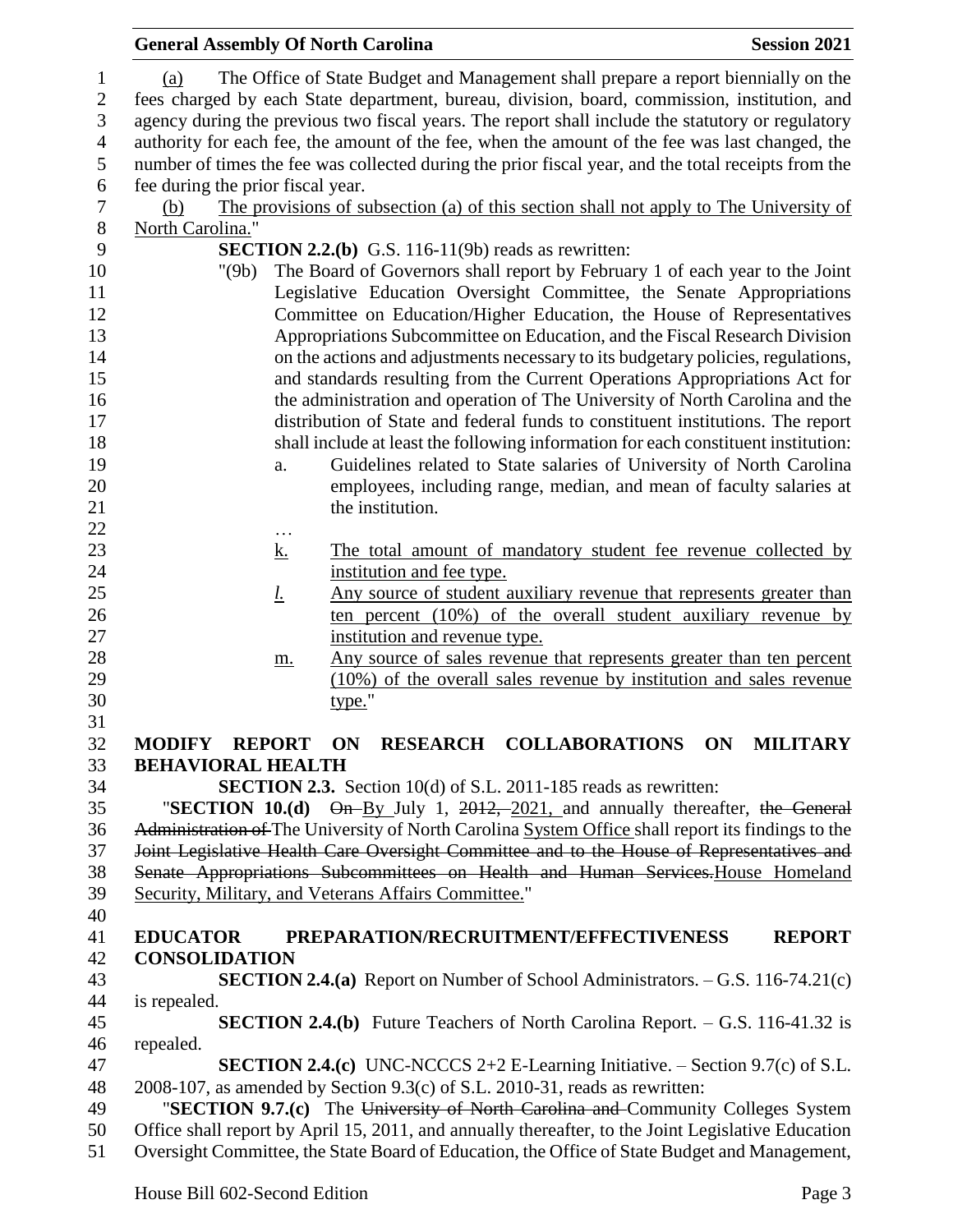|                          |                  | <b>General Assembly Of North Carolina</b>                                                                                                                                                      | <b>Session 2021</b>                                                 |
|--------------------------|------------------|------------------------------------------------------------------------------------------------------------------------------------------------------------------------------------------------|---------------------------------------------------------------------|
| $\mathbf{1}$             |                  | and the Fiscal Research Division of the General Assembly on the implementation of the                                                                                                          |                                                                     |
| $\mathbf{2}$             |                  | $UNC-NCCCS 2+2 E-Learning Initiative. This report shall include:$                                                                                                                              |                                                                     |
| 3                        | (1)              | The courses and programs within the $2+2$ E-Learning Initiative;                                                                                                                               |                                                                     |
| $\overline{\mathcal{L}}$ | (2)              | The total number of prospective teachers that have taken or are taking part in                                                                                                                 |                                                                     |
| $\mathfrak{S}$           |                  | this initiative to date broken down by the current academic period and each of                                                                                                                 |                                                                     |
| 6                        |                  | the previous academic periods since the program's inception;                                                                                                                                   |                                                                     |
| $\boldsymbol{7}$         | (3)              | The total number of teachers currently in the State's classrooms, by local                                                                                                                     |                                                                     |
| 8                        |                  | school administrative unit, who have taken part in this initiative;                                                                                                                            |                                                                     |
| 9                        | (4)              | The change in the number of teachers available to schools since the program's                                                                                                                  |                                                                     |
| 10                       |                  | inception;                                                                                                                                                                                     |                                                                     |
| 11                       | (5)              | The qualitative data from students, teachers, local school administrative unit                                                                                                                 |                                                                     |
| 12                       |                  | personnel, university personnel, and community college personnel as to the                                                                                                                     |                                                                     |
| 13                       |                  | impact of this initiative on our State's teaching pool; and                                                                                                                                    |                                                                     |
| 14                       | (6)              | An explanation of the expenditures and collaborative programs between the                                                                                                                      |                                                                     |
| 15                       |                  | North Carolina Community College System and The University of North                                                                                                                            |                                                                     |
| 16                       |                  | Carolina, including recommendations for improvement."                                                                                                                                          |                                                                     |
| 17                       |                  | <b>SECTION 2.4.(d)</b> G.S. 116-11(12d) reads as rewritten:                                                                                                                                    |                                                                     |
| 18                       |                  | "(12d) The Board of Governors shall provide a comprehensive annual report on                                                                                                                   |                                                                     |
| 19                       |                  | teacher education educator preparation efforts at The University of North                                                                                                                      |                                                                     |
| 20                       |                  | Carolina. The report shall include information about teacher education                                                                                                                         |                                                                     |
| 21                       |                  | educator preparation and recruitment, $2+2$ initiatives, distance education                                                                                                                    |                                                                     |
| 22                       |                  | programs focused on teacher education, and professional development                                                                                                                            |                                                                     |
| 23                       |                  | programs for teachers and school administrators. initiatives to improve                                                                                                                        |                                                                     |
| 24                       |                  | educator quality, student success measures, and strategic research and related                                                                                                                 |                                                                     |
| 25                       |                  | efforts. The teacher education educator preparation report shall be due on                                                                                                                     |                                                                     |
| 26                       |                  | April-October 15 of each year to the Joint Legislative Education Oversight                                                                                                                     |                                                                     |
| 27                       |                  | Committee and Committee. The Board shall provide a copy of the report to                                                                                                                       |                                                                     |
| 28                       |                  | the State Board of Education."                                                                                                                                                                 |                                                                     |
| 29                       |                  |                                                                                                                                                                                                |                                                                     |
| 30                       | <b>ELIMINATE</b> | <b>CONSULTATION WITH</b><br><b>GOV</b>                                                                                                                                                         | <b>DEBT</b><br><b>GOLF</b><br><b>OPS</b><br><b>ON</b><br><b>FOR</b> |
| 31                       |                  | <b>COURSES/TRANSIENT ACCOMMODATIONS FACILITIES</b>                                                                                                                                             |                                                                     |
| 32                       |                  | <b>SECTION 2.5.</b> G.S. 66-58(h) is repealed.                                                                                                                                                 |                                                                     |
| 33                       |                  |                                                                                                                                                                                                |                                                                     |
| 34                       |                  | ELIMINATE REPORT ON UNC SYSTEM PRESIDENT'S STRATEGIC INITIATIVE                                                                                                                                |                                                                     |
| 35                       |                  | <b>RESERVE FUNDS FOR SPECIAL PROJECTS</b>                                                                                                                                                      |                                                                     |
| 36                       |                  | <b>SECTION 2.6.</b> The University of North Carolina System Office shall not be required                                                                                                       |                                                                     |
| 37                       |                  | to submit an annual report to the Joint Legislative Education Oversight Committee on the use of                                                                                                |                                                                     |
| 38                       |                  | funds from The University of North Carolina President's Strategic Initiative Reserve but shall                                                                                                 |                                                                     |
| 39                       |                  | make this information available upon request to the Fiscal Research Division of the General                                                                                                    |                                                                     |
| 40                       | Assembly.        |                                                                                                                                                                                                |                                                                     |
| 41                       |                  |                                                                                                                                                                                                |                                                                     |
| 42                       |                  | <b>ELIMINATE UNC ENROLLMENT GROWTH PROJECTION REPORT</b>                                                                                                                                       |                                                                     |
| 43                       |                  | <b>SECTION 2.7.</b> G.S. 116-30.7 is repealed.                                                                                                                                                 |                                                                     |
| 44                       |                  |                                                                                                                                                                                                |                                                                     |
| 45                       |                  | ELIMINATE REPORT ON DEFAULTS ON PROJECTS WITHOUT PERFORMANCE                                                                                                                                   |                                                                     |
| 46                       | <b>BONDS</b>     |                                                                                                                                                                                                |                                                                     |
| 47                       |                  | <b>SECTION 2.8.</b> Section 1.2 of S.L. 2010-148 reads as rewritten:                                                                                                                           |                                                                     |
| 48                       |                  | "SECTION 1.2. The Department of Transportation ("DOT"), The University of North                                                                                                                |                                                                     |
| 49                       |                  | Carolina and its constituent institutions ("UNC"), ("DOT") and the Department of Administration                                                                                                |                                                                     |
| 50<br>51                 |                  | ("DOA") shall monitor all projects in those agencies and institutions that are let without a<br>performance or payment bond to determine the number of defaults on those projects, the cost to |                                                                     |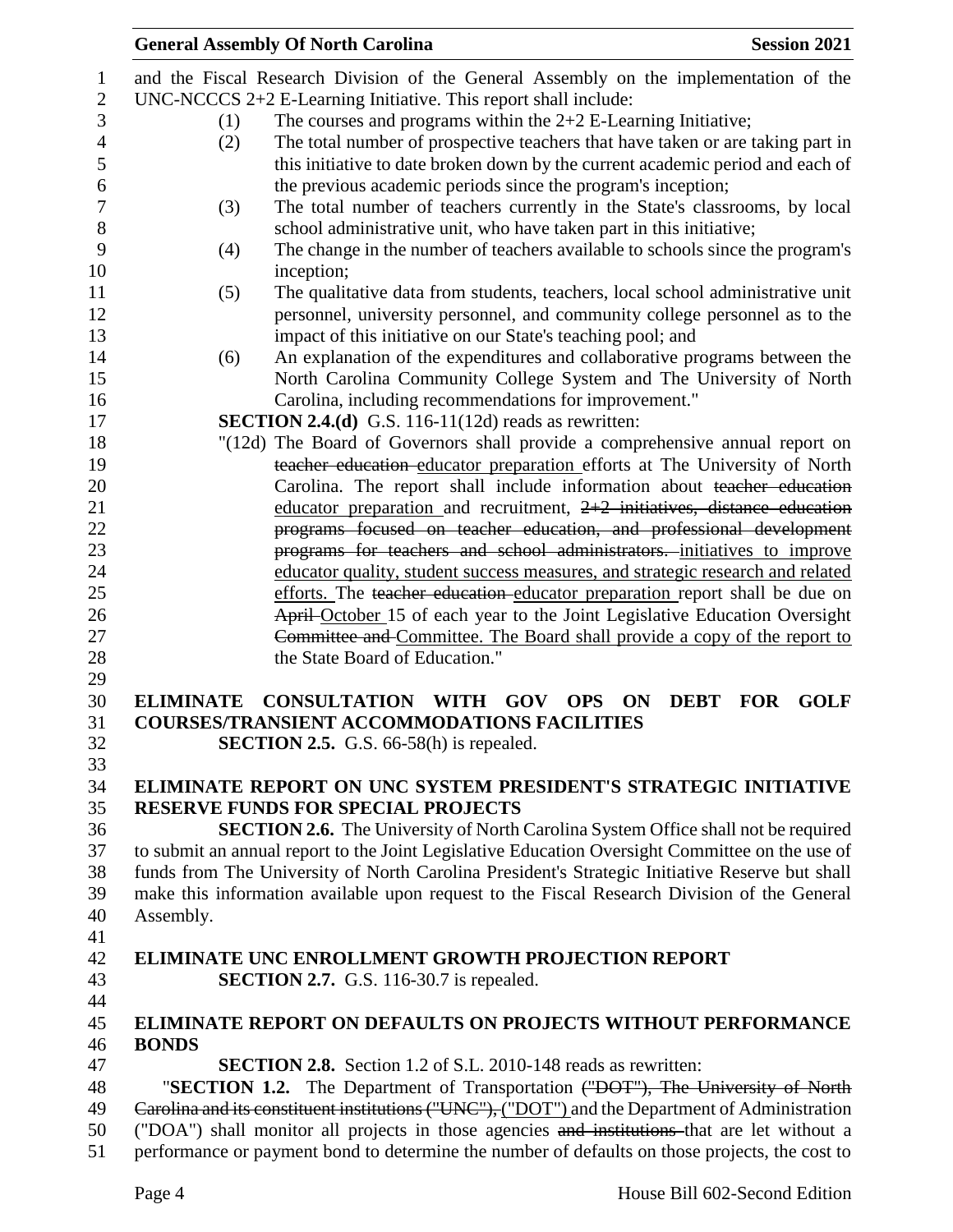| <b>General Assembly Of North Carolina</b>                                    | <b>Session 2021</b>                                                                                                                                                                       |
|------------------------------------------------------------------------------|-------------------------------------------------------------------------------------------------------------------------------------------------------------------------------------------|
|                                                                              | complete each defaulted project, and each project's contract price. Beginning March 1, 2011, and<br>annually thereafter, DOT, UNC, DOT and DOA shall report this information to the Joint |
| Legislative Committee on Governmental Operations."                           |                                                                                                                                                                                           |
| UNDER A PUBLIC-PRIVATE PARTNERSHIP                                           | REQUIRE UNC TO ADOPT RULES FOR REPORTING ON CERTAIN CONTRACTS                                                                                                                             |
| <b>SECTION 2.9.</b> G.S. 143-133.1 reads as rewritten:                       |                                                                                                                                                                                           |
| "§ 143-133.1. Reporting.                                                     |                                                                                                                                                                                           |
|                                                                              |                                                                                                                                                                                           |
| (b)                                                                          | The Except as provided in subsection (b1) of this section, the Secretary of<br>Administration shall adopt rules to implement the provisions of this section, including the format         |
| and frequency of reporting.                                                  |                                                                                                                                                                                           |
| (b1)                                                                         | The Board of Governors of The University of North Carolina shall adopt rules to                                                                                                           |
|                                                                              | implement the provisions of this section for The University of North Carolina, including the                                                                                              |
|                                                                              | format and frequency of reporting. The rules shall include that constituent institutions of The                                                                                           |
|                                                                              | University of North Carolina shall report the information required by subsection (a) of this                                                                                              |
| section to the Board of Governors on an annual basis.                        |                                                                                                                                                                                           |
| $\ldots$ ."                                                                  |                                                                                                                                                                                           |
|                                                                              |                                                                                                                                                                                           |
|                                                                              | PART III. IN-STATE TUITION/VETERANS/FEDERAL LAW COMPLIANCE                                                                                                                                |
| SECTION 3. G.S. 116-143.3A reads as rewritten:                               |                                                                                                                                                                                           |
|                                                                              | "§ 116-143.3A. Waiver of 12-month residency requirement for certain veterans and other                                                                                                    |
| individuals.                                                                 |                                                                                                                                                                                           |
| .                                                                            |                                                                                                                                                                                           |
| (b)                                                                          | Waiver of 12-month residency requirement for certain veterans and other Certain                                                                                                           |
|                                                                              | Individuals. - Any veteran, dependent of a veteran, or other individual who qualifies for                                                                                                 |
|                                                                              | admission to an institution of higher education as defined in G.S. $116-143.1(a)(3)$ is eligible to                                                                                       |
|                                                                              | be charged the in-State tuition rate and applicable mandatory fees for enrollment, to the extent                                                                                          |
|                                                                              | required by Section 702 of the Veterans Access, Choice, and Accountability Act of 2014, as                                                                                                |
|                                                                              | amended, 38 U.S.C. § 3679, without satisfying the 12-month residency requirement under                                                                                                    |
| G.S. 116-143.1, provided the individual meets all of the following criteria: |                                                                                                                                                                                           |
|                                                                              |                                                                                                                                                                                           |
| (d)                                                                          | After the expiration of the three year period following discharge as described in 38                                                                                                      |
|                                                                              | U.S.C. § 3679(c), any enrolled individual who is eligible for in-State tuition under this section                                                                                         |
|                                                                              | shall continue to be eligible for the in-State tuition rate so long as the covered individual remains                                                                                     |
| terms, or semesters) at that institution of higher education.                | continuously enrolled (other than during regularly scheduled breaks between courses, quarters,                                                                                            |
| $\ldots$ "                                                                   |                                                                                                                                                                                           |
|                                                                              |                                                                                                                                                                                           |
|                                                                              | PART IV. CODIFY CAPITAL PROJECT REPORTING REQUIREMENTS                                                                                                                                    |
|                                                                              | <b>SECTION 4.</b> Article 8 of Chapter 143C of the General Statutes is amended by adding                                                                                                  |
| the following new section to read:                                           |                                                                                                                                                                                           |
| "§ 143C-8-14. Capital project reporting.                                     |                                                                                                                                                                                           |
| (a)                                                                          | <u>Definitions. – The following definitions apply in this section:</u>                                                                                                                    |
| (1)                                                                          | Capital project. $-$ Any capital improvement, as that term is defined in                                                                                                                  |
|                                                                              | G.S. 143C-1-1, that is (i) funded in whole or in part with State funds, including                                                                                                         |
|                                                                              | receipts, non-General Fund sources, or statutorily or constitutionally                                                                                                                    |
|                                                                              | authorized indebtedness of any kind, (ii) not complete, and (iii) authorized by                                                                                                           |
|                                                                              | the General Assembly for a total project cost of at least ten million dollars                                                                                                             |
| (\$10,000,000).                                                              |                                                                                                                                                                                           |
|                                                                              |                                                                                                                                                                                           |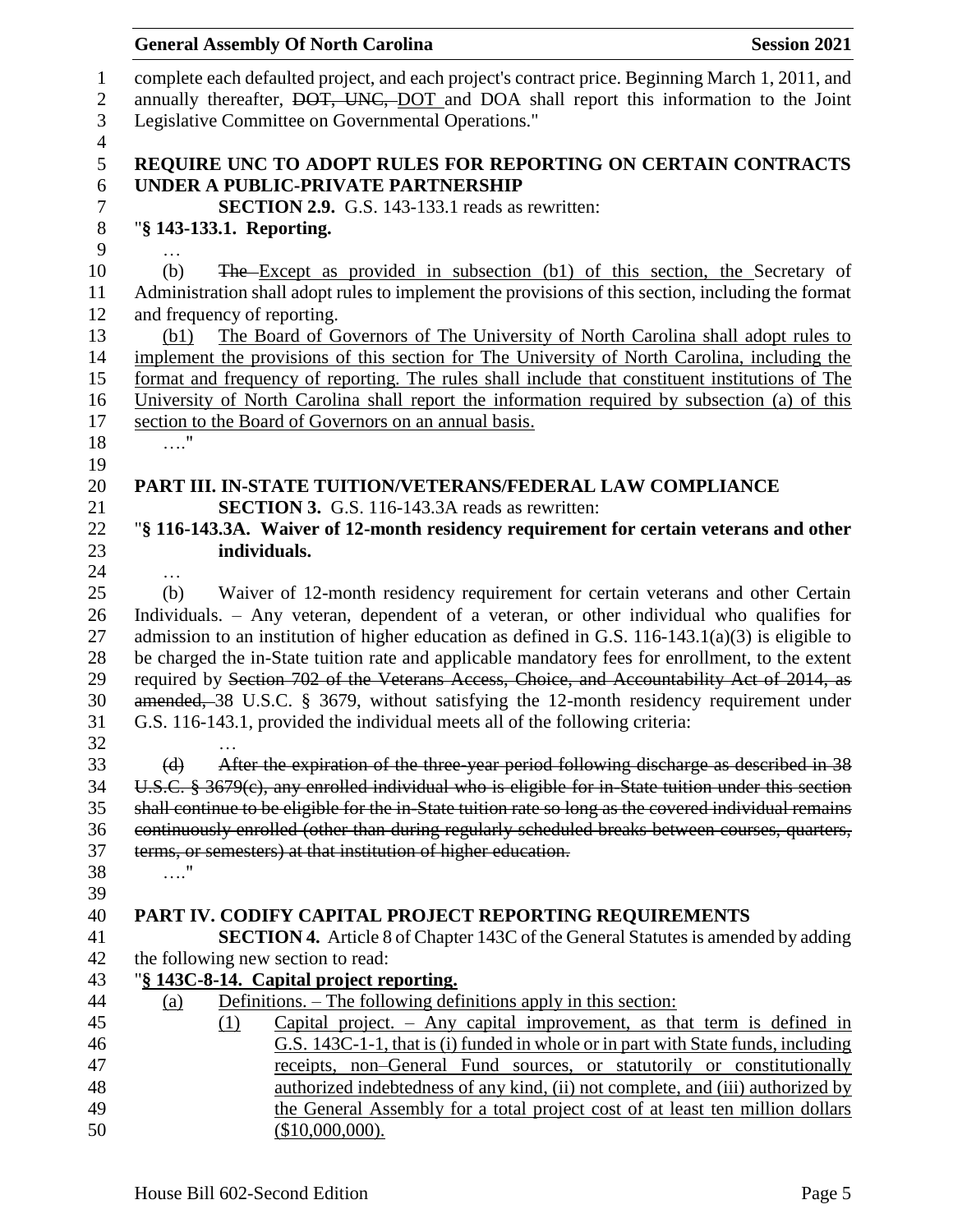|                |                  | <b>General Assembly Of North Carolina</b>                                                            | <b>Session 2021</b> |
|----------------|------------------|------------------------------------------------------------------------------------------------------|---------------------|
|                | (2)              | Construction phase. – The status of a particular capital project as described                        |                     |
|                |                  | using the terms customarily employed in the design and construction                                  |                     |
|                |                  | industries.                                                                                          |                     |
| <u>(b)</u>     |                  | <u>Reporting. – The following reports on capital projects are required:</u>                          |                     |
|                | (1)              | By October 1 and April 1 of each year, the following reports shall be submitted                      |                     |
|                |                  | to the Joint Legislative Oversight Committee on Capital Improvements and                             |                     |
|                |                  | the Fiscal Research Division:                                                                        |                     |
|                |                  | The Office of State Budget and Management shall report on the status<br>$\underline{a}$ .            |                     |
|                |                  | of capital projects funded from the State Capital and Infrastructure                                 |                     |
|                |                  | Fund or other State funds.                                                                           |                     |
|                |                  | Each State agency shall report on the status of agency capital projects<br><u>b.</u>                 |                     |
|                |                  | funded from non-State funds.                                                                         |                     |
|                | (2)              | Beginning January 1, and quarterly thereafter, each State agency shall report                        |                     |
|                |                  | on the status of agency capital projects to the Office of State Budget and                           |                     |
|                |                  | Management.                                                                                          |                     |
| (c)            |                  | Report Contents. – The reports required by subsection (b) of this section shall include              |                     |
|                |                  | at least the following information about every agency capital project:                               |                     |
|                | (1)              | The current construction phase of the project.                                                       |                     |
|                | (2)              | The anticipated time line from the current construction phase to project                             |                     |
|                |                  | completion.                                                                                          |                     |
|                | (3)              | Information about expenditures that have been made in connection with the                            |                     |
|                |                  | project, regardless of source of the funds expended.                                                 |                     |
|                | $\left(4\right)$ | Information about the adequacy of funding to complete the project, including                         |                     |
|                |                  | estimates of how final expenditures will relate to initial estimates of                              |                     |
|                |                  | expenditures, and whether or not scope reductions will be necessary in order                         |                     |
|                |                  | to complete the project within its budget.                                                           |                     |
|                | (5)              | For capital projects authorized within the most recent fiscal year only, an                          |                     |
|                |                  | estimate of the operating costs for the project for the first five fiscal years of                   |                     |
|                |                  | its operation.                                                                                       |                     |
| (d)            |                  | Additional Requirements. – In addition to the other reports required by this section,                |                     |
|                |                  | the State Construction Office shall submit a report on April 1 of each year to the Joint Legislative |                     |
|                |                  | Oversight Committee on Capital Improvements and the Fiscal Research Division that contains           |                     |
| the following: |                  |                                                                                                      |                     |
|                | (1)              | The status of the Facilities Condition Assessment Program (FCAP), including                          |                     |
|                |                  | (i) summary information about the average length of time that passes between                         |                     |
|                |                  | FCAP assessments for an average State building, (ii) detailed information                            |                     |
|                |                  | about when the last FCAP assessment was for each State building complex,                             |                     |
|                |                  | and (iii) detailed information about the condition and repairs and renovations                       |                     |
|                |                  | needs of each State building complex.                                                                |                     |
|                | (2)              | The status of plan review, approval, and permitting for each State capital                           |                     |
|                |                  | improvement project and community college capital improvement project                                |                     |
|                |                  | over which the Office exercises plan review, approval, and permitting                                |                     |
|                |                  | authority, including (i) summary information about the workload of the Office                        |                     |
|                |                  | during the previous quarter, including information about the average length of                       |                     |
|                |                  | time spent by the State Construction Office on each major function it performs                       |                     |
|                |                  | that is related to capital project approval, and (ii) detailed information about                     |                     |
|                |                  | the amount of time spent engaged in those functions for each project that the                        |                     |
|                |                  | State Construction Office worked on during the previous quarter."                                    |                     |
|                |                  |                                                                                                      |                     |
|                |                  | PART V. EFFECTIVE DATE                                                                               |                     |